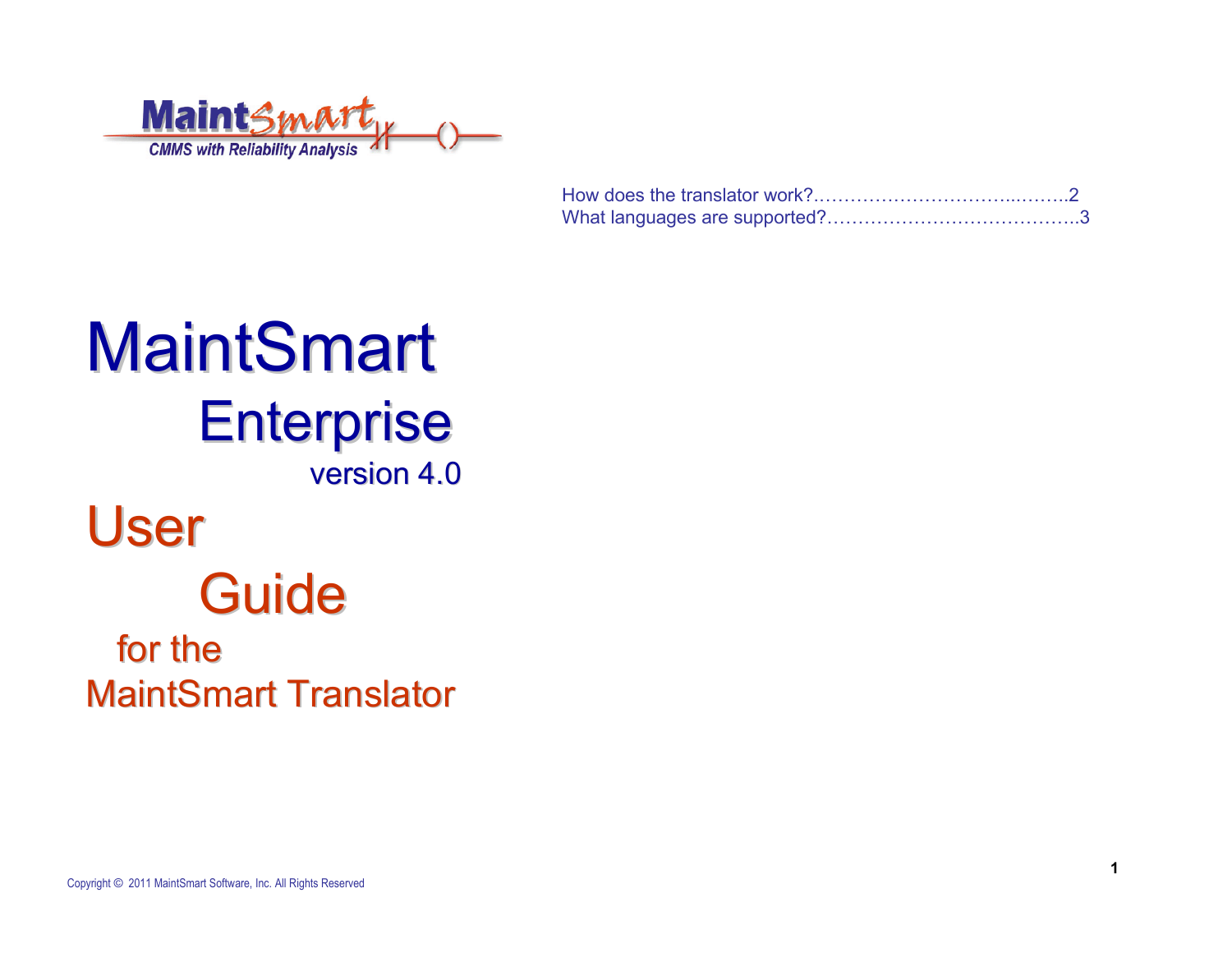## **MaintSmart Translator - An Overview. MaintSmart Translator - An Overview.**

#### **How does it work?**

• The MaintSmart translator gives you the opportunity to translate the English text in MaintSmart into any 8-bit character language supported by your system. The translator does NOT automatically translate for you. Ninety percent of MaintSmart text is translatable. • A multi-lingual English speaking person(s) (the translator) makes a copy of the text in MaintSmart using the Create New Language function in MaintSmart. This person then translates the copy of text from English to the language or languages of their choice.

• Once the language has been created it may be set as the 'default language'. When the MaintSmart program is subsequently run all literal text in the program and in all reports displays in the selected language (provided it has been translated from the original English).

• Although there are several thousand text items to translate there are also many shortcuts to speed up this process. Additionally the translation may be done as needed or in steps with the translated text displaying in selected language and all other text displaying in English.

• Each user workstation has a default language associated with it so when a user logs on the language is automatically loaded. This is stored in the HKEY\_CURRENT\_USER registry folder currently.

 MaintSmart stores the text items in threeseparate data tables:

• **Screen objects:** screen button text, label text, screen tab text, column headers, etc.

• **Message text**: messages, excluding most error messages (future version).

• **Report text**: all literal text in 'Detail Reports' (Crystal Reports).

This translator also benefits the English speaker because the English speaker now has the ability to change all of the literal text in the program to something other than the default also.

**For example:** Perhaps the you don't want to call 'Work Orders' something else such as 'Service Orders' simply create a new 'language' called 'English A' (or whatever you want for that matter) and then start changing the literal text in this new language to suit your needs.

| Company: 327 - Sacramento - Plant - [Inventory Set Up]                                                                                                                                                                  |                           |                                                              |                         |                          |   |                                                                                        |               |                                                                      |                             |                                                                  |                 |               |                          |  |
|-------------------------------------------------------------------------------------------------------------------------------------------------------------------------------------------------------------------------|---------------------------|--------------------------------------------------------------|-------------------------|--------------------------|---|----------------------------------------------------------------------------------------|---------------|----------------------------------------------------------------------|-----------------------------|------------------------------------------------------------------|-----------------|---------------|--------------------------|--|
| Archivo Visión Filtros Barcodes Opciones Pantalla-de-computadora Ayuda                                                                                                                                                  |                           |                                                              |                         |                          |   |                                                                                        |               |                                                                      |                             |                                                                  |                 |               | a x                      |  |
| 计划到到到到                                                                                                                                                                                                                  | 겨                         | $\frac{1}{2}$<br>4                                           | ᅫ                       |                          |   | TZAP MO                                                                                |               |                                                                      |                             |                                                                  |                 | $\equiv$ 0    |                          |  |
| rupo de la parte                                                                                                                                                                                                        | Número de parte           |                                                              | Descripción             |                          |   |                                                                                        |               |                                                                      |                             |                                                                  | Cantidad Unidad |               |                          |  |
| r Compressor                                                                                                                                                                                                            | 65757                     |                                                              |                         |                          |   |                                                                                        |               | ATOR 15, MIDGET TIME DELAY TRANSFORMER FUSE, 15 AMP. 600V., CLASS CC |                             |                                                                  |                 | $17$ ea       |                          |  |
| r Compressor                                                                                                                                                                                                            | 1747-KTX                  |                                                              | Allen Bradley Comm Card |                          |   |                                                                                        |               |                                                                      |                             |                                                                  |                 | $18$ ea       |                          |  |
| r Compressor                                                                                                                                                                                                            | 88990-ABC                 |                                                              | Wire Terminals          |                          |   |                                                                                        |               |                                                                      |                             |                                                                  |                 | $3$ ea        |                          |  |
| r Compressor                                                                                                                                                                                                            | 4593497                   |                                                              | Flange Bearing          |                          |   |                                                                                        |               |                                                                      |                             |                                                                  |                 | $29$ ea       |                          |  |
| r Compressor                                                                                                                                                                                                            | .125                      |                                                              | 1/4-20 bolts            |                          |   |                                                                                        |               |                                                                      |                             |                                                                  |                 | $10$ ea       |                          |  |
| r Compressor                                                                                                                                                                                                            | 1747-KTXA                 |                                                              | Allen Bradley Comm Card |                          |   |                                                                                        |               |                                                                      |                             |                                                                  |                 | $25$ ea       |                          |  |
| r Compressor                                                                                                                                                                                                            | 99999FF                   |                                                              | Piston Ring Set         |                          |   |                                                                                        |               | <b>Partially translated</b>                                          |                             |                                                                  |                 | $11$ ea       |                          |  |
| r Compressor                                                                                                                                                                                                            | 444-DDD                   |                                                              | Bearing                 |                          |   |                                                                                        |               | <b>Inventory Set-Up</b>                                              |                             |                                                                  |                 | $5$ ea        |                          |  |
| r Compressor                                                                                                                                                                                                            | R-998376                  |                                                              | Ring.0009X.375          |                          |   |                                                                                        |               | screen (Spanish).                                                    |                             |                                                                  |                 | $7$ ea        |                          |  |
| & S Press                                                                                                                                                                                                               | YY44                      |                                                              | Connecting Rod          |                          |   |                                                                                        |               |                                                                      |                             |                                                                  |                 | $5$ ea        |                          |  |
|                                                                                                                                                                                                                         | THE <sub>1</sub>          |                                                              |                         |                          |   |                                                                                        |               |                                                                      |                             |                                                                  |                 |               |                          |  |
| El inventario instaló<br>Fábrica<br>Sacramento<br>Vendedor preferido<br><b>Bob the Builder</b>                                                                                                                          | $\blacktriangledown$<br>٧ | Tipo del artículo<br>Inventory<br>Número de parte<br>99999FF |                         | $\overline{\phantom{a}}$ |   | Pieza del asociado con<br>Air Compressor<br>Descripción de la parte<br>Piston Ring Set |               |                                                                      | $\mathcal{L}_{\mathcal{P}}$ | Número interno de la identificación<br>9400015<br>Cantidad<br>11 | Unidades<br>lea |               | $\overline{\phantom{a}}$ |  |
| Costo unitario                                                                                                                                                                                                          |                           | Localización                                                 |                         |                          |   | Acción mínima                                                                          |               | Acción máxima                                                        |                             | Fecha adquirida                                                  |                 |               |                          |  |
| \$7.89                                                                                                                                                                                                                  |                           | <b>H<sub>6T</sub></b>                                        |                         |                          | 4 |                                                                                        |               | 16                                                                   |                             | 9 /20/2006                                                       |                 |               | $\blacktriangledown$     |  |
| Identificador (opcional)                                                                                                                                                                                                |                           |                                                              |                         |                          |   |                                                                                        |               | Notas (opcionales)                                                   |                             |                                                                  |                 |               |                          |  |
|                                                                                                                                                                                                                         |                           |                                                              |                         |                          |   |                                                                                        | $\frac{R}{M}$ |                                                                      |                             |                                                                  |                 | $\frac{R}{M}$ |                          |  |
| El inventario parte los accesorios del archivo (cuadros, diagramas, impresiones, notas, los etc. opciona⊢ Inventory Set Up<br><b>Nuev</b><br>Visión <sup>1</sup><br>Quitar<br>Quitar<br>Excepto<br>Cancelación<br>Nuevo |                           |                                                              |                         |                          |   |                                                                                        |               |                                                                      |                             |                                                                  |                 |               |                          |  |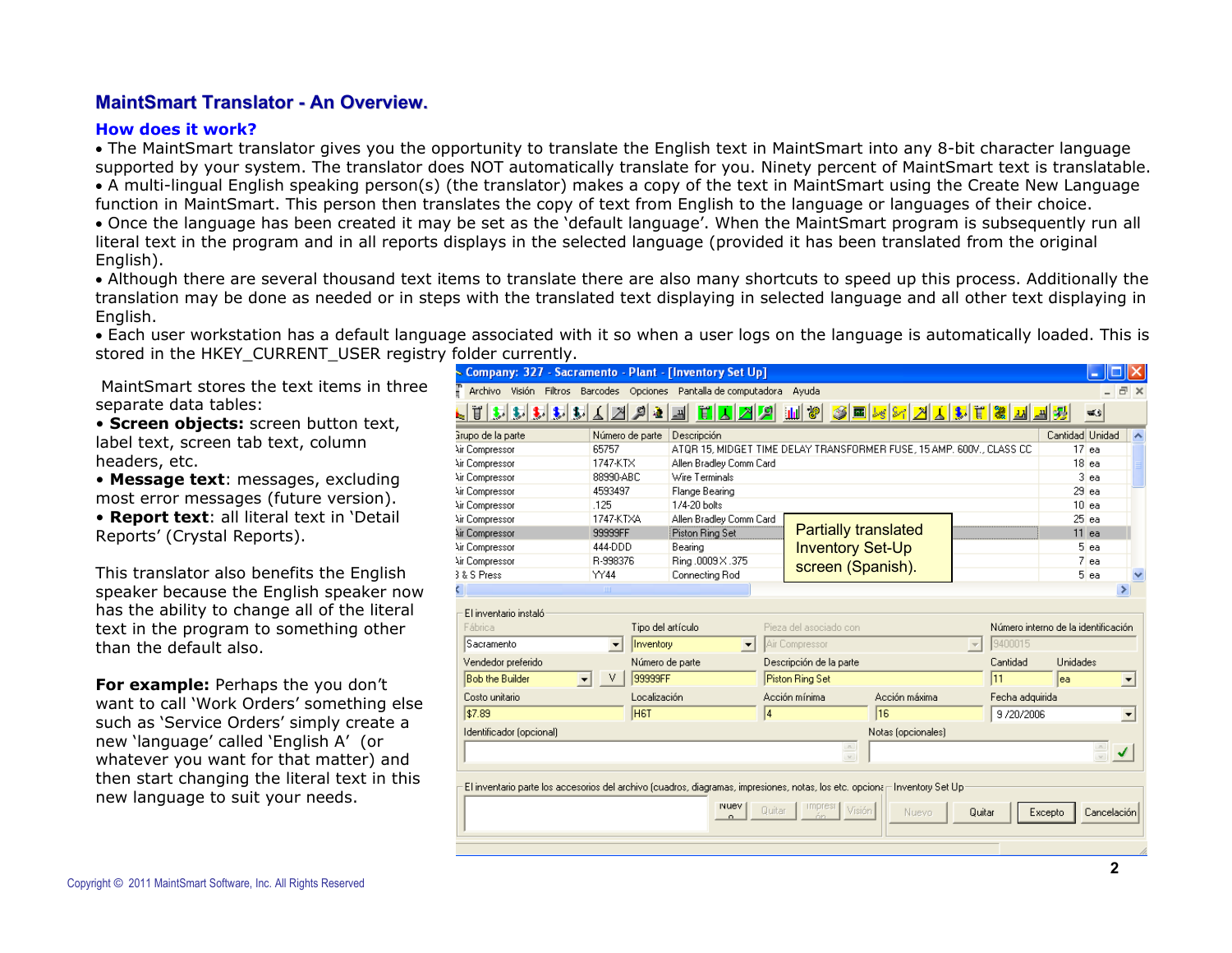# **MaintSmart Translator - Language List MaintSmart Translator - Language List**

## **What Languages are Supported?**

 MaintSmart currently supports 8-bit (single byte characters that are supported by the target client computer. This may include the following languages (not limited to these however).

Hint: If you are not sure if MaintSmart supports the language try using the language in MaintSmart's translator!

- Albanian
- Arabic (Windows Vista only)
- Basque
- Catalan
- Chinese (Windows Vista only)
- Croatian
- Czech
- Danish
- Dutch
- English
- Estonian
- Filipino (Tagalog)
- Finnish
- French
- German
- Greenlandic
- Hungarian
- Icelandic
- Irish
- Italian
- Latin
- Norwegian
- Polish (8859)
- Portuguese
- Romanian
- Russian (Windows Vista only)
- Serbian
- Slovenian
- Spanish
- Swedish
- Turkish
- any many more ...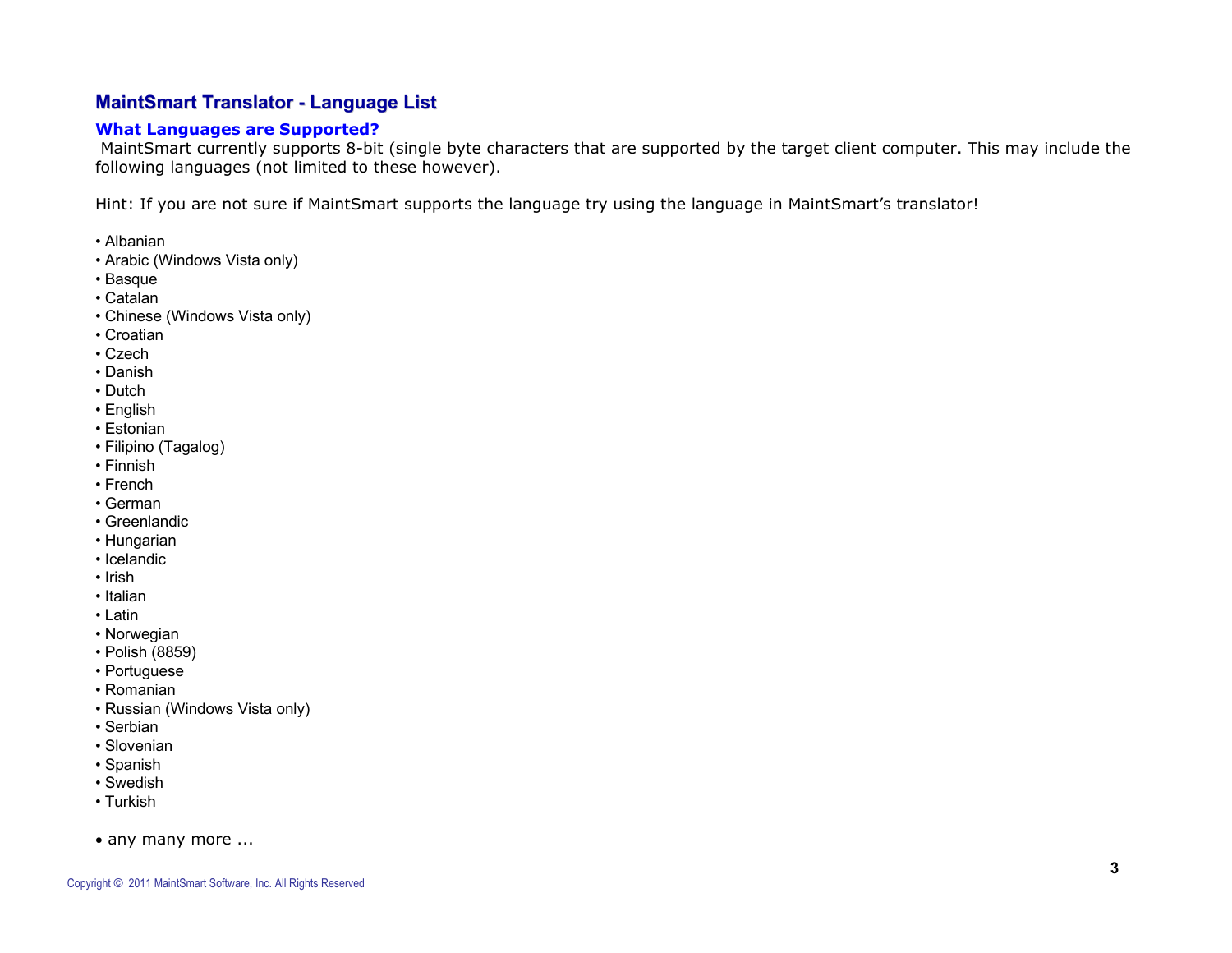#### **Accessing the Translator**

1. Open the **Program Configuration** screen and then select the menu items Translations>>Manage Translations...



### **Create a New Language**

When translator screen opens the Default English text is displayed. To create a new language select the menu items Options>>Create New Language. Type in the name of the language that you want to create. MaintSmart copies the entire 'Default (English)' language to the new language named 'Spanish' (for example). The Spanish language is now ready for you to translate into Spanish.

,



Type in new language. **NOTE:** this is simply a way for you to reference your new translation. MaintSmart does not automatically translate everything into the new language but rather copies all of the 'Default (English)' text and references it with the new language name.itSmart Register <sup>tSm</sup>MaintSmart Please Enter A Language. Spanish

0K

Cancel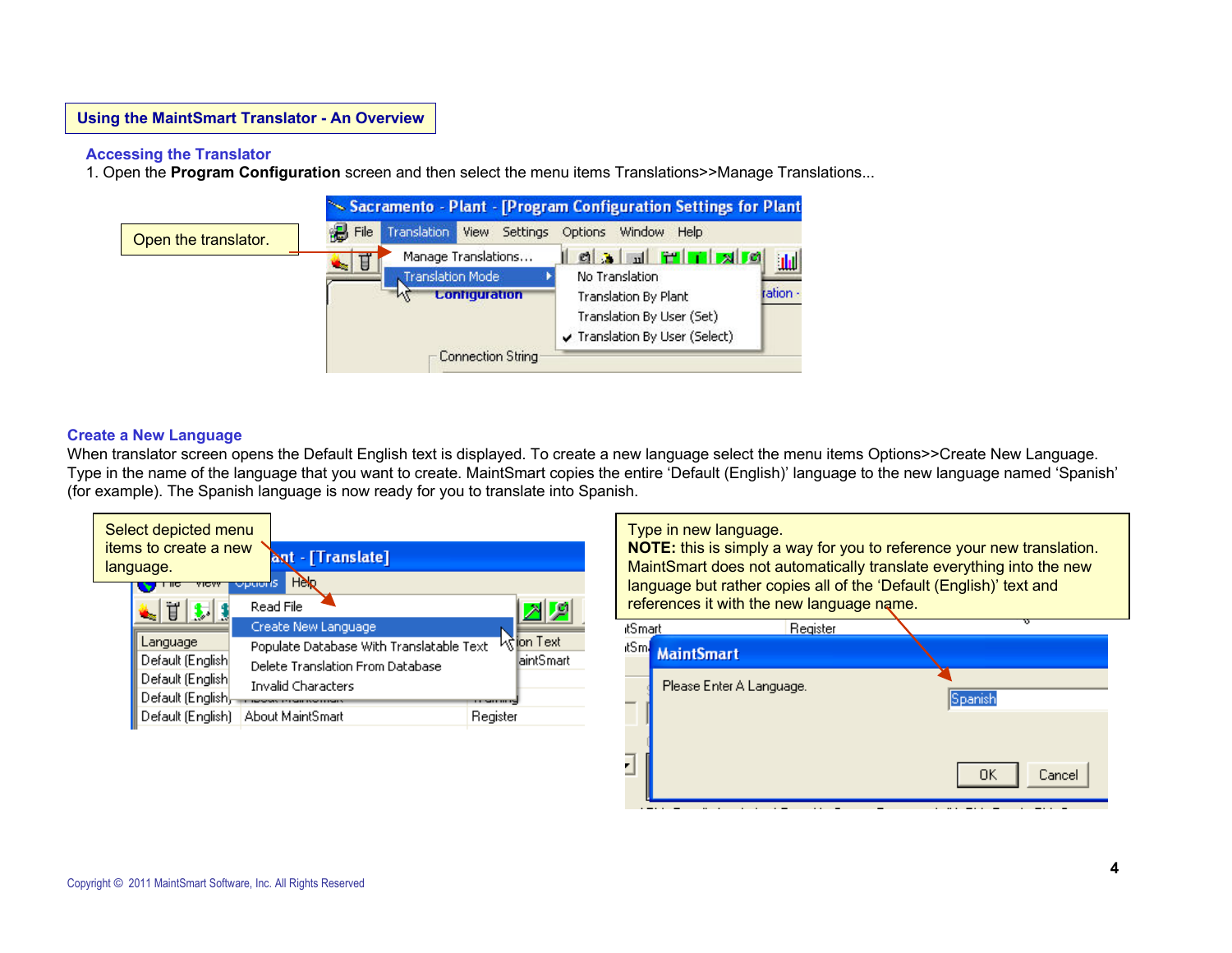#### **Selecting Translation Data Table**

Once you have created the translation data choose which data table you want to work with from the menu items **View>>Grid Data View**.



#### **Sorting the Data Table (grid)**

Left-click the column header for the column you want to sort on any of the grid views. This makes it easy to group similar text items for bulk translations.

|          | Sort by 'Translation Text (ascending order) by<br>left-clicking the column header as shown below. |                              |                            |              |  |  |  |
|----------|---------------------------------------------------------------------------------------------------|------------------------------|----------------------------|--------------|--|--|--|
|          |                                                                                                   |                              |                            |              |  |  |  |
|          |                                                                                                   | 封制制制                         |                            |              |  |  |  |
| Language |                                                                                                   | Screen                       | Translation Text           |              |  |  |  |
| Spanish  |                                                                                                   | Multiple Select PM           | Multi-Select Equip@ent for |              |  |  |  |
| Spanish  |                                                                                                   | Grid Column Header Text      | Name                       |              |  |  |  |
| Spanish  |                                                                                                   | Program Configuration        | Name                       |              |  |  |  |
| Spanish  |                                                                                                   | Online Tutorial              | Navigate                   |              |  |  |  |
| Spanish  |                                                                                                   | Manage Account Parents       | New                        |              |  |  |  |
| Spanish  |                                                                                                   | Part Associations            | New                        |              |  |  |  |
| Spanish  |                                                                                                   | Failure Causes               | New                        |              |  |  |  |
| Spanish  |                                                                                                   | Failure Causes               | New.                       |              |  |  |  |
| Spanish  |                                                                                                   | Unit Definitions             | New.                       |              |  |  |  |
| Constale |                                                                                                   | Volume Die Gestellung        | $k1 = 11$                  |              |  |  |  |
|          | Translation                                                                                       | Current Language:<br>Screen: |                            | Object Tune: |  |  |  |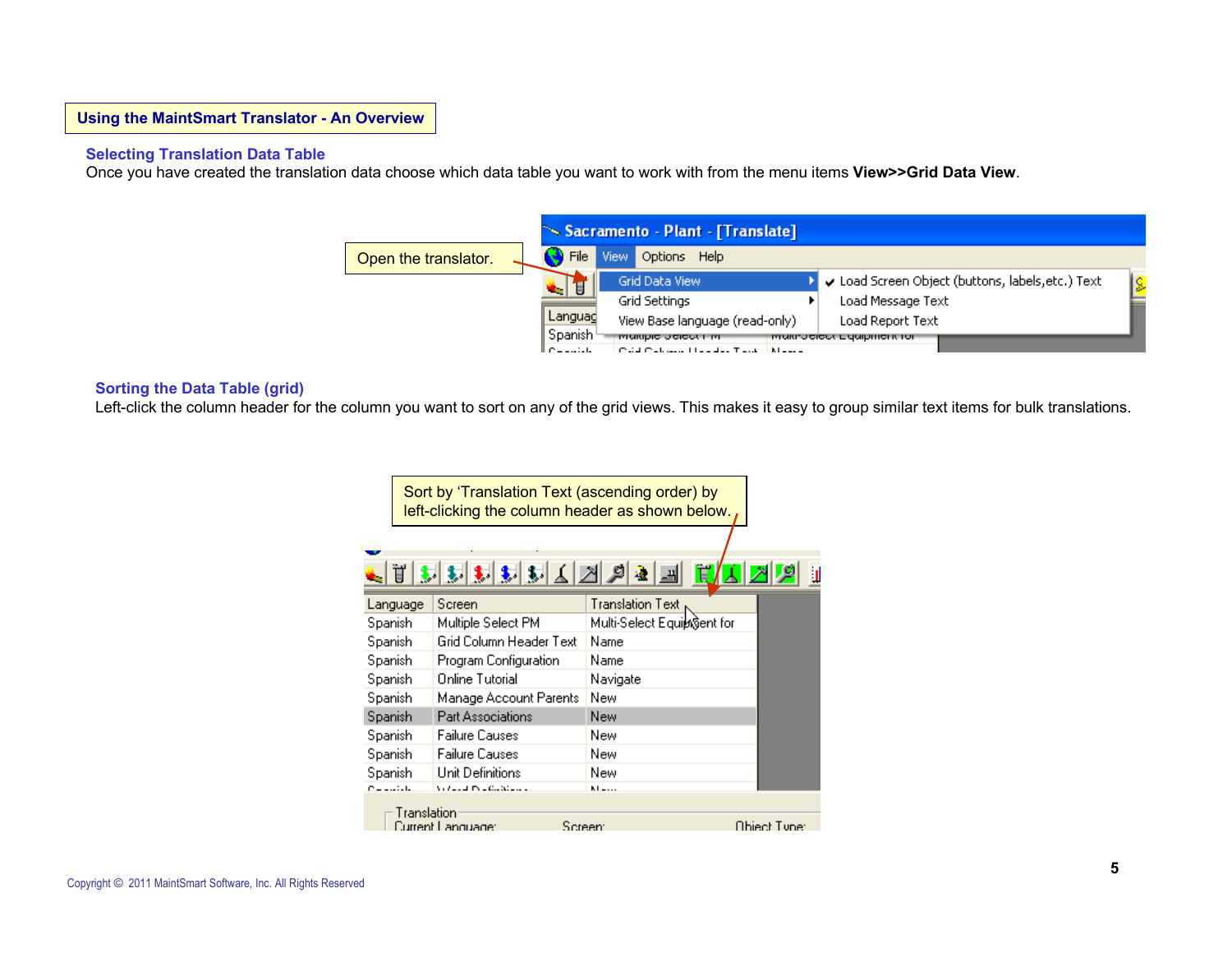### **Performing the Actual Translation**

1. To enter a translation left-click the grid row that contains the Translation Text you want to change.

2. There are two different ways to select the text to be translated:

A. Select all or part of the source text from the Current Text box with your left mouse button (hold down and drag. Then copy/paste the

replacement text over the text that appears in the replacement text box. This mode will cause MaintSmart to replace the selected text without an exact match to entire text string if: **Translate This Text Item Only or Translate All Instances of Selected Text** option is selected.

B. Simply replace the entire text in the Translation Text box by typing or copy/paste.

3. Once the replacement text has been entered by either Spanish Method 1 or Method 2 select the type of replacement to perform:

A. **Translate This Text Item Only**: This translates just that text item in that particular screen for that particular screen object, message or report variable. Only one text item is translated.

B. **Translate All Instances of Selected Text:** Thisoption translates all instances of the source text in the data table currently in use (screen objects OR messages OR reports. This option will translate part of a matching text item. For example if the source text is 'Work Order' then the translator will translate all of theinstances where it finds 'work order' including 'work orders', 'Work Order Labor', etc. This could easily lead to an erroneous translation but may be useful in English to English 'translations'.

C. **Translate All Instances of Selected Text AllMessages, Screen Object, Reports**: This option translates all instances of this text in all data tables (i.e.reports, messages, screen objects.) This option requires an exact text match in all data tables and will not translate part of a matching text item.



- Translate All Instances of Selected Text
- (C) [Translate All Instances of Selected Text All Messages, Screen Objects, Reports



the identical items where not an exact matchor all items where is an exact match in allobject, messages and reports.

ん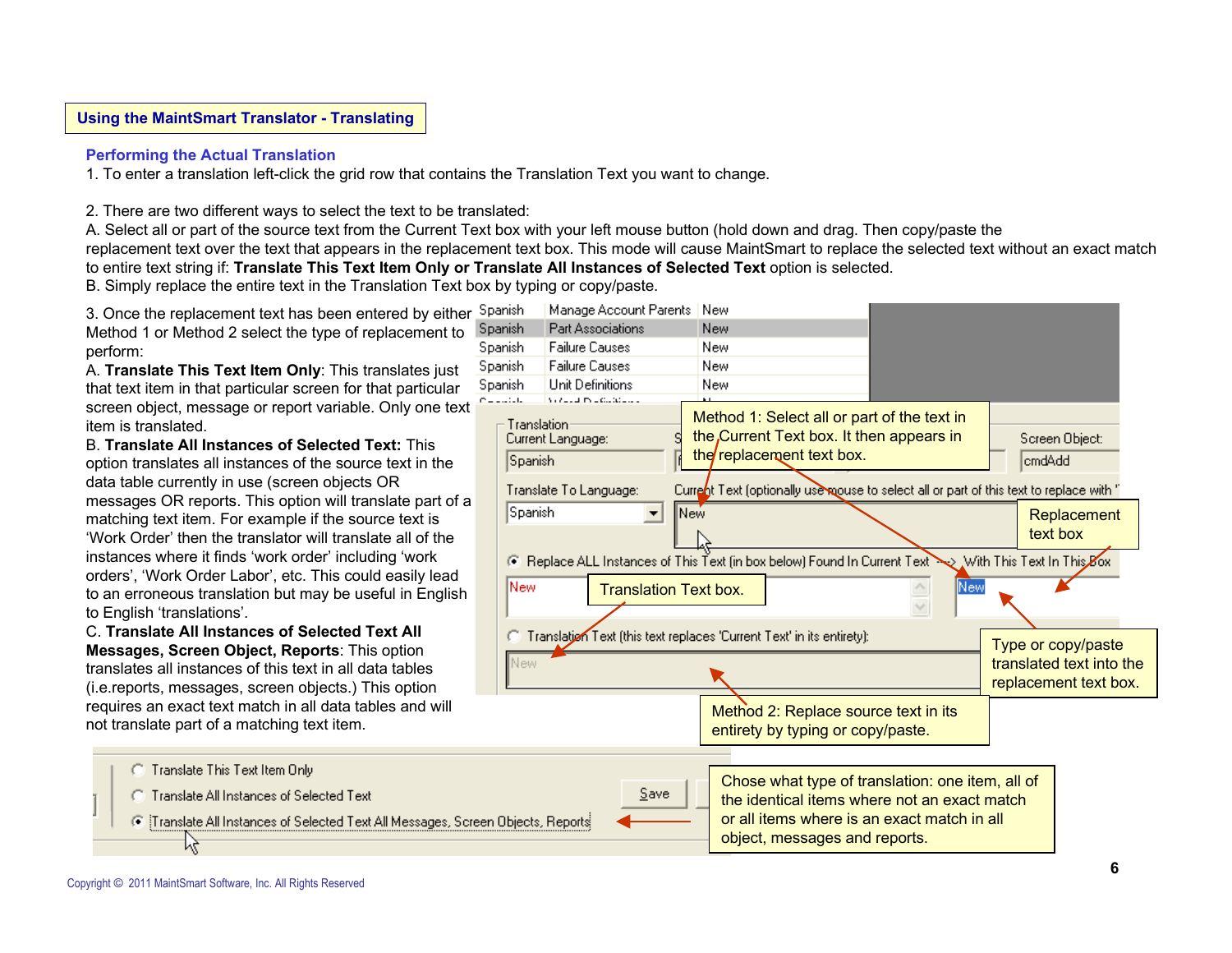|                                                                                                                        | File View Options Help              |                                         |                               |
|------------------------------------------------------------------------------------------------------------------------|-------------------------------------|-----------------------------------------|-------------------------------|
| <b>Using the MaintSmart Translator - Translating</b>                                                                   |                                     | <u>Libriderach ein Bistriche</u>        |                               |
|                                                                                                                        | Screen<br>Language                  | <b>Translation Text</b>                 |                               |
|                                                                                                                        | Multiple Select PM<br>Spanish       | Multi-Select Equipment for              |                               |
|                                                                                                                        | Spanish                             | <b>Grid Column Header Text</b><br>Name  |                               |
|                                                                                                                        | Program Configuration<br>Spanish    | Name                                    |                               |
|                                                                                                                        | <b>Online Tutorial</b><br>Spanish   | Navigate                                |                               |
|                                                                                                                        | Spanish                             | Manage Account Parents<br>New           | To begin translation group    |
|                                                                                                                        | Part Associations<br>Spanish        | New <                                   | up similar text items as      |
|                                                                                                                        | <b>Failure Causes</b><br>Spanish    | New                                     | shown. This helps indicate    |
|                                                                                                                        | <b>Failure Causes</b><br>Spanish    | New                                     | which items that can be       |
|                                                                                                                        | Unit Definitions<br>Spanish         | New                                     | translated in bulk initially. |
|                                                                                                                        | Constitute<br>Version in Leadership | $M = 11$                                | In this example nearly all    |
|                                                                                                                        | · Translation·                      |                                         | of the screens have a         |
| Select this option to                                                                                                  | Current Language:                   | Screen:                                 | button labeled 'New'          |
| translate this text in all                                                                                             | Spanish                             | frmAddAss                               |                               |
| screens, messages and                                                                                                  |                                     |                                         |                               |
| reports but only if an exact                                                                                           |                                     |                                         |                               |
| C Translate This Text Item Only<br>match is found.                                                                     |                                     |                                         |                               |
| Translate All Instances of Selected Text                                                                               | $S$ ave<br>$\mathsf{Car}$           |                                         |                               |
| (FilTranslate All Instances of Selected Text All Messages, Screen Objects, Reports                                     |                                     |                                         |                               |
| 仪                                                                                                                      |                                     | Press the Save button                   |                               |
|                                                                                                                        |                                     | results in all exact match              |                               |
|                                                                                                                        |                                     | instances of 'New' to be                |                               |
| Select this text with a left-click and                                                                                 |                                     | changed to 'Nuevo'.                     |                               |
| drag. When you let go of mouse                                                                                         |                                     |                                         |                               |
| button selected text appears in                                                                                        |                                     |                                         |                               |
| replacement text box 'New'.                                                                                            |                                     | Screen                                  | <b>Translation Text</b>       |
|                                                                                                                        |                                     | Alternate Inventory Stock               | Notes (optional)              |
| Current Text (optionally use mouse to select all or part of this text to replace with 'Trans<br>Translate To Language: |                                     | Configure Inventory                     | Notify If Transfer Request    |
|                                                                                                                        |                                     | Purchasing                              | Notify When Purchasing        |
| Spanish<br>$\blacktriangledown$<br>∥New                                                                                |                                     | Manage Account Parents                  | Nuevo                         |
|                                                                                                                        |                                     | Part Associations                       | Nuevo                         |
| © Replace ALL Instances of This Text (in box below) Found In Current Text ---> Vith This Text In This Box              |                                     | <b>Failure Causes</b>                   | Nuevo kr                      |
|                                                                                                                        |                                     | <b>Failure Causes</b>                   | Nuevo                         |
| <b>New</b><br>Nuevo<br>Type or copy/paste the translated                                                               |                                     | Unit Definitions                        | Nuevo                         |
| text 'Nuevo' over the selected                                                                                         |                                     | Word Definitions<br>Manager Cast Cantos | Nuevo<br>k1                   |
| source word 'New'.                                                                                                     |                                     |                                         |                               |
|                                                                                                                        |                                     | ation:                                  | ОЫ                            |
|                                                                                                                        |                                     | Screen:<br>t Language:                  |                               |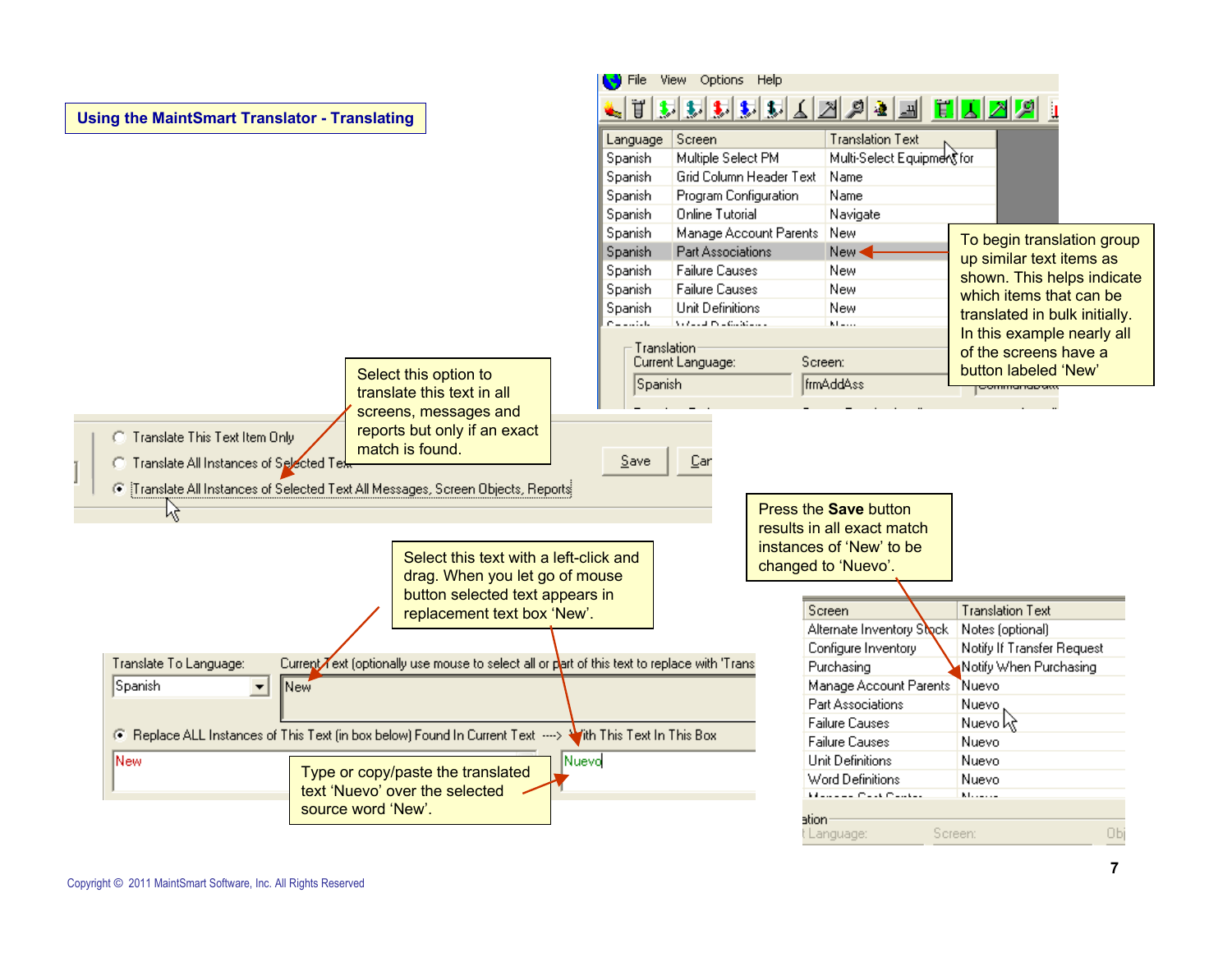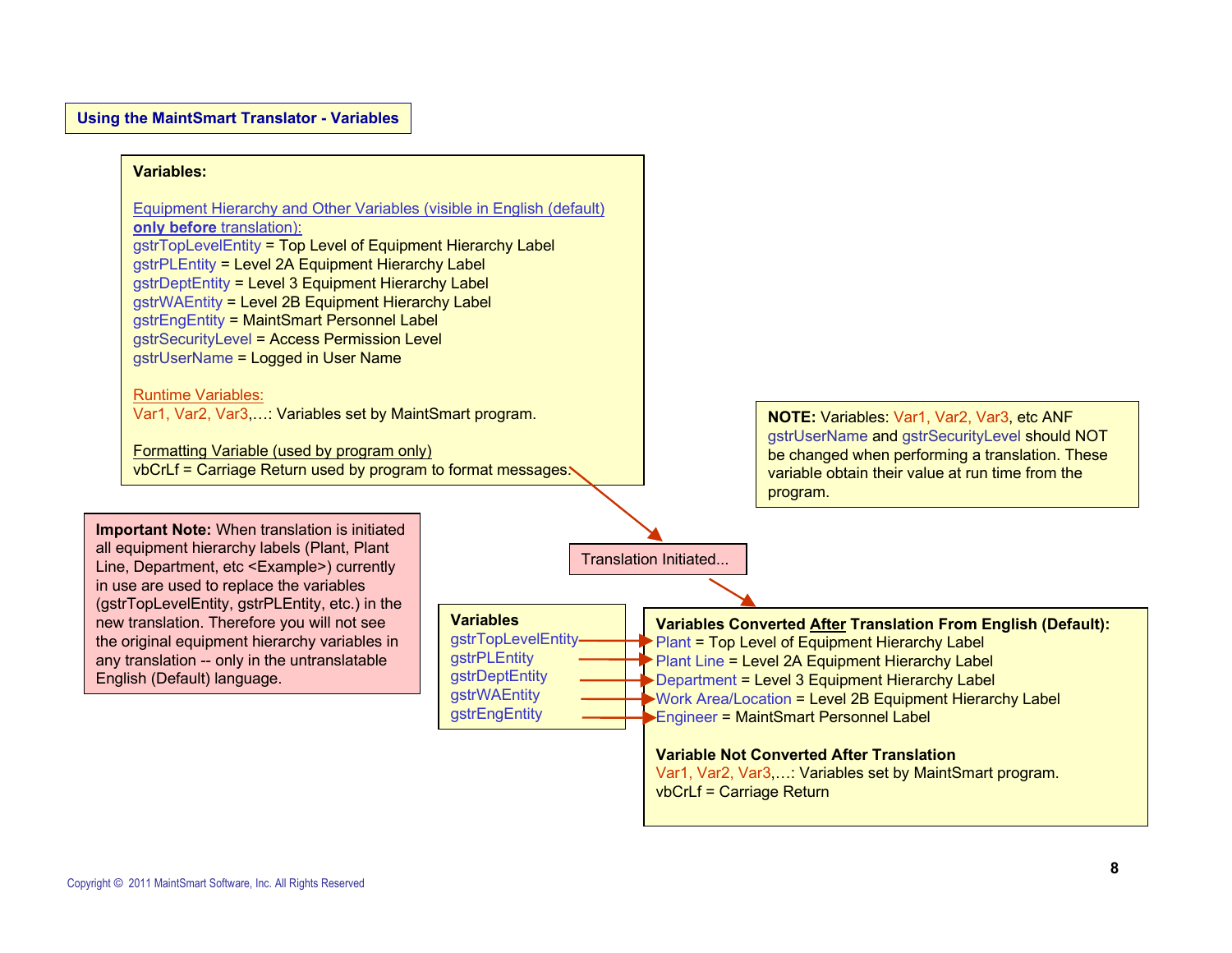## **Using the MaintSmart Translator - Variables**

| Language | Screen        | ObjectType     | <b>Translation Text</b>                                                                                                                                                                                |  |  |  |
|----------|---------------|----------------|--------------------------------------------------------------------------------------------------------------------------------------------------------------------------------------------------------|--|--|--|
| Spanish  | Parent Screen | MsgBox         | Welcome User: gstrUserName !                                                                                                                                                                           |  |  |  |
| Spanish  | Parent Screen | Msgbox         | User gstrUserName as a Member of Group: Var1 You May Only Log On to Your Company #Var2. Ask Your Adn<br>User Name and Password for Logging On to Company # Var3 or Move You to an Administrator Group. |  |  |  |
| Spanish  | Parent Screen | Msabox         | Welcome to Company # Var2 Administrator: gstrUserName From Company #Var1 !                                                                                                                             |  |  |  |
| Snanish  | Parent Screen | DisplauErrMsol | Log Off and Close User, gstrUserName?                                                                                                                                                                  |  |  |  |
|          |               |                |                                                                                                                                                                                                        |  |  |  |